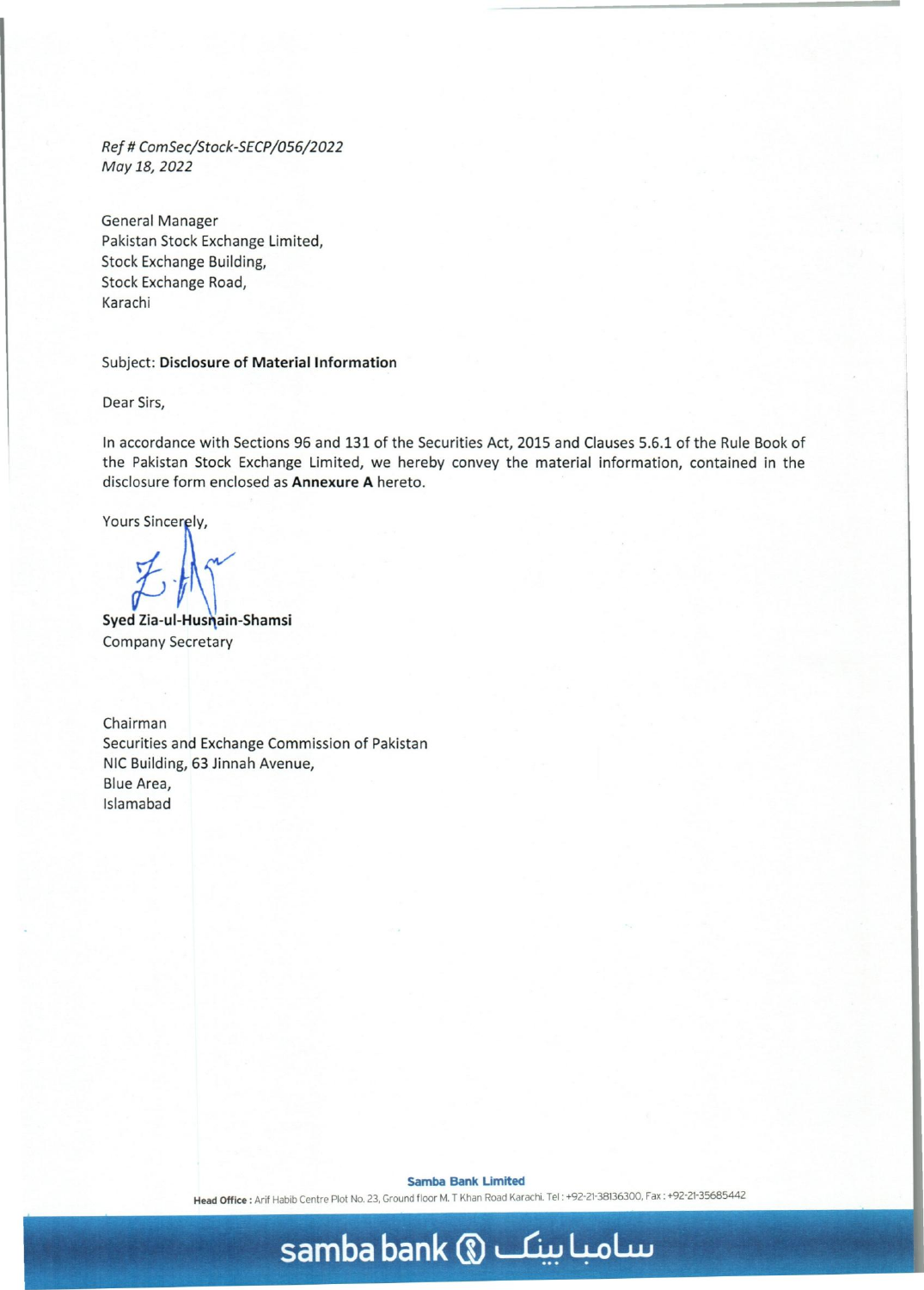Annexure A

### May 18, 2022

| Name of Company:                                   | Samba Bank Limited                                                                                           |
|----------------------------------------------------|--------------------------------------------------------------------------------------------------------------|
| Date of Report:                                    | 18 May 2022                                                                                                  |
| Name of Company as specified<br>in its Memorandum: | Samba Bank Limited                                                                                           |
| Company's registered office:                       | Samba Bank Limited, Ground Floor, Arif Habib House, 23, Maulvi<br>Tamizuddin Khan (M.T. Khan) Road, Karachi. |
| Contact Information:                               | +92 301 844 3547; zia.shamsi@samba.com.pk                                                                    |

### Disclosure of inside information by listed company.

Public disclosure of inside information, which directly concerns the listed securities.

*Saudi National Bank, as the immediate parent company of Samba Bank Limited has notified that, following completion of due diligence and an exploration for the sale of its shares in Samba Bank Ltd., SNB are terminating the process for the sale of SNB's equity stake in Samba Bank Ltd.* 

*The process has been terminated due* to *the considerable uncertainty in current market conditions.* 

#### **SIGNATURES**

In case of company, pursuant to the requirements of the Securities Act, 2015 and the Rule Book of the Pakistan Stock Exchange, the company has duly caused this form/ statement to be signed on its behalf by the undersigned hereunto duly authorized.

Syed Zia-ul-Husnain-Shamsi Company Secretary

DATED: MAY 18, 2022

# **samba bank m ~ 4-oLw**